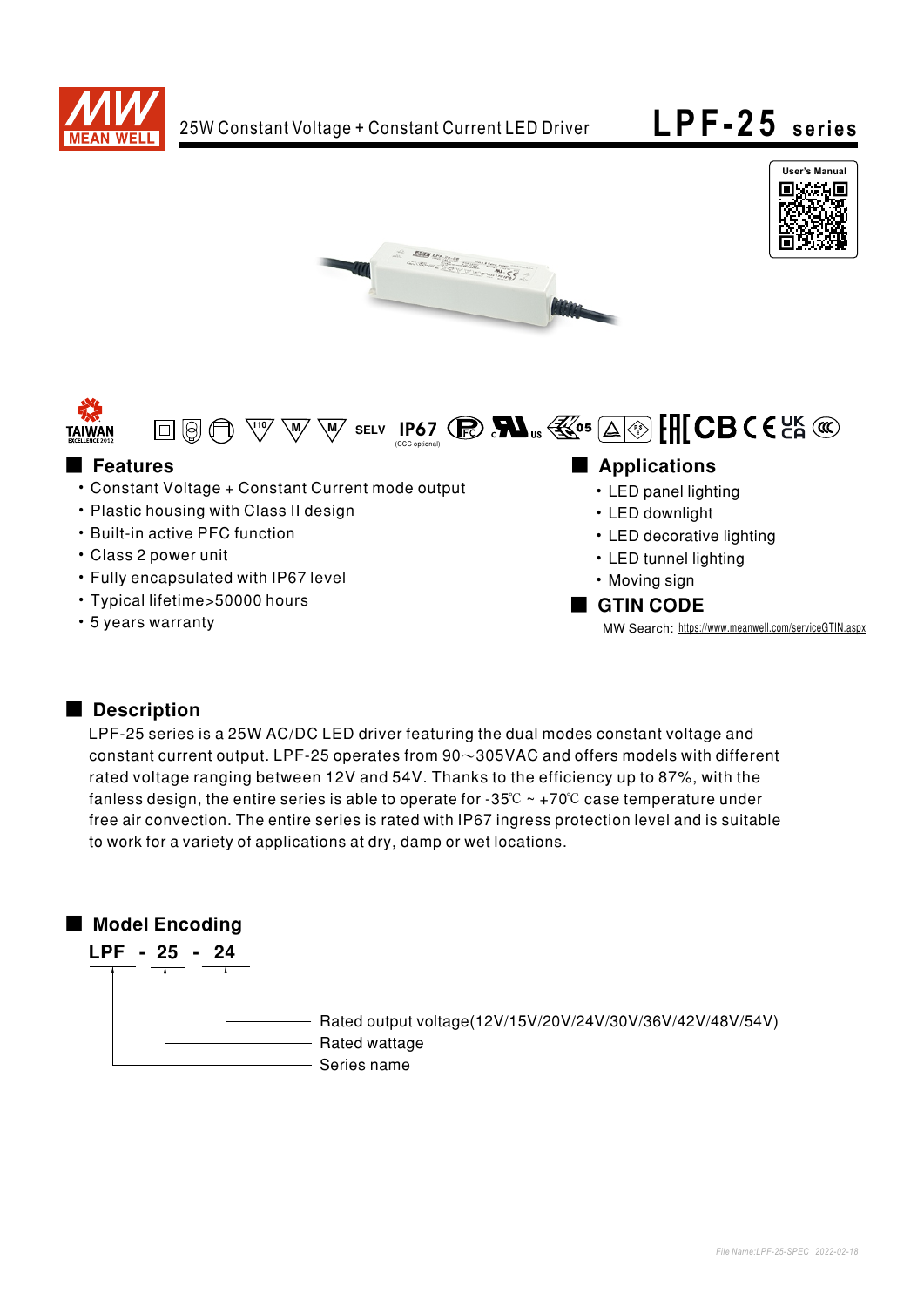

# **LPF-25** series

## **SPECIFICATION**

| יוטו וערו וועב וט   |                                                                                                                                                                                                                                                                                                                                                                                                                                           |                                                                                                                                                                                                                                                                                     |                                                                                  |            |                                                                      |              |              |              |              |              |  |
|---------------------|-------------------------------------------------------------------------------------------------------------------------------------------------------------------------------------------------------------------------------------------------------------------------------------------------------------------------------------------------------------------------------------------------------------------------------------------|-------------------------------------------------------------------------------------------------------------------------------------------------------------------------------------------------------------------------------------------------------------------------------------|----------------------------------------------------------------------------------|------------|----------------------------------------------------------------------|--------------|--------------|--------------|--------------|--------------|--|
| <b>MODEL</b>        |                                                                                                                                                                                                                                                                                                                                                                                                                                           | LPF-25-12                                                                                                                                                                                                                                                                           | LPF-25-15                                                                        | LPF-25-20  | LPF-25-24                                                            | LPF-25-30    | LPF-25-36    | LPF-25-42    | LPF-25-48    | LPF-25-54    |  |
| <b>OUTPUT</b>       | <b>DC VOLTAGE</b>                                                                                                                                                                                                                                                                                                                                                                                                                         | 12V                                                                                                                                                                                                                                                                                 | 15V                                                                              | <b>20V</b> | 24V                                                                  | 30V          | 36V          | 42V          | 48V          | 54V          |  |
|                     | CONSTANT CURRENT REGION Note.2 6.6~12V                                                                                                                                                                                                                                                                                                                                                                                                    |                                                                                                                                                                                                                                                                                     | $8.25 - 15V$                                                                     | $11 - 20V$ | $13.2 - 24V$                                                         | $16.5 - 30V$ | $19.8 - 36V$ | $23.1 - 42V$ | $26.4 - 48V$ | $29.7 - 54V$ |  |
|                     | <b>RATED CURRENT</b>                                                                                                                                                                                                                                                                                                                                                                                                                      | 2.1A                                                                                                                                                                                                                                                                                | 1.67A                                                                            | 1.25A      | 1.05A                                                                | 0.84A        | 0.7A         | 0.6A         | 0.53A        | 0.47A        |  |
|                     | <b>RATED POWER</b><br>Note.5                                                                                                                                                                                                                                                                                                                                                                                                              | 25.2W                                                                                                                                                                                                                                                                               | 25.05W                                                                           | <b>25W</b> | 25.2W                                                                | 25.2W        | 25.2W        | 25.2W        | 25.44W       | 25.38W       |  |
|                     | RIPPLE & NOISE (max.) Note.3 150mVp-p                                                                                                                                                                                                                                                                                                                                                                                                     |                                                                                                                                                                                                                                                                                     | 150mVp-p                                                                         | $150mVp-p$ | 150mVp-p                                                             | 200mVp-p     | 250mVp-p     | 250mVp-p     | 250mVp-p     | 350mVp-p     |  |
|                     | <b>VOLTAGE TOLERANCE Note.4</b>                                                                                                                                                                                                                                                                                                                                                                                                           | ±4.0%                                                                                                                                                                                                                                                                               | ±4.0%                                                                            | ±4.0%      | ±4.0%                                                                | ±4.0%        | ±4.0%        | ±4.0%        | ±4.0%        | ±4.0%        |  |
|                     | <b>LINE REGULATION</b>                                                                                                                                                                                                                                                                                                                                                                                                                    | ±0.5%                                                                                                                                                                                                                                                                               | ±0.5%                                                                            | ±0.5%      | ±0.5%                                                                | ±0.5%        | ±0.5%        | ±0.5%        | ±0.5%        | ±0.5%        |  |
|                     | <b>LOAD REGULATION</b>                                                                                                                                                                                                                                                                                                                                                                                                                    | ±2.0%                                                                                                                                                                                                                                                                               | ±1.5%                                                                            | ±1.0%      | ±0.5%                                                                | ±0.5%        | ±0.5%        | ±0.5%        | ±0.5%        | ±0.5%        |  |
|                     | SETUP, RISE TIME Note.6                                                                                                                                                                                                                                                                                                                                                                                                                   | 1500ms, 80ms / 115VAC 500ms, 80ms / 230VAC                                                                                                                                                                                                                                          |                                                                                  |            |                                                                      |              |              |              |              |              |  |
|                     | <b>HOLD UP TIME (Typ.)</b>                                                                                                                                                                                                                                                                                                                                                                                                                |                                                                                                                                                                                                                                                                                     |                                                                                  |            |                                                                      |              |              |              |              |              |  |
|                     | 16ms/115VAC<br>16ms/230VAC<br>$90 \sim 305$ VAC<br>$127 - 431VDC$                                                                                                                                                                                                                                                                                                                                                                         |                                                                                                                                                                                                                                                                                     |                                                                                  |            |                                                                      |              |              |              |              |              |  |
|                     | <b>VOLTAGE RANGE</b><br>Note.5                                                                                                                                                                                                                                                                                                                                                                                                            | (Please refer to "STATIC CHARACTERISTIC" section)                                                                                                                                                                                                                                   |                                                                                  |            |                                                                      |              |              |              |              |              |  |
|                     | <b>FREQUENCY RANGE</b>                                                                                                                                                                                                                                                                                                                                                                                                                    | $47 \sim 63$ Hz                                                                                                                                                                                                                                                                     |                                                                                  |            |                                                                      |              |              |              |              |              |  |
|                     |                                                                                                                                                                                                                                                                                                                                                                                                                                           |                                                                                                                                                                                                                                                                                     |                                                                                  |            |                                                                      |              |              |              |              |              |  |
|                     | <b>POWER FACTOR</b>                                                                                                                                                                                                                                                                                                                                                                                                                       | PF ≥ 0.97/115VAC, PF ≥ 0.95/230VAC, PF ≥ 0.92/277VAC@full load<br>(Please refer to "POWER FACTOR (PF) CHARACTERISTIC" section)                                                                                                                                                      |                                                                                  |            |                                                                      |              |              |              |              |              |  |
|                     |                                                                                                                                                                                                                                                                                                                                                                                                                                           |                                                                                                                                                                                                                                                                                     |                                                                                  |            |                                                                      |              |              |              |              |              |  |
| <b>INPUT</b>        | TOTAL HARMONIC DISTORTION                                                                                                                                                                                                                                                                                                                                                                                                                 | THD<20%(@load≧60%/115VC,230VAC;@load≧75%/277VAC)<br>(Please refer to "TOTAL HARMONIC DISTORTION(THD)" section)                                                                                                                                                                      |                                                                                  |            |                                                                      |              |              |              |              |              |  |
|                     |                                                                                                                                                                                                                                                                                                                                                                                                                                           | 84%                                                                                                                                                                                                                                                                                 | 85%                                                                              | 86%        |                                                                      | 86%          | 86%          | 86%          | 87%          |              |  |
|                     | <b>EFFICIENCY (Typ.)</b>                                                                                                                                                                                                                                                                                                                                                                                                                  |                                                                                                                                                                                                                                                                                     |                                                                                  |            | 86%                                                                  |              |              |              |              | 86.5%        |  |
|                     | <b>AC CURRENT</b>                                                                                                                                                                                                                                                                                                                                                                                                                         | 0.4A/115VAC<br>0.25A / 230VAC<br>0.2A/277VAC                                                                                                                                                                                                                                        |                                                                                  |            |                                                                      |              |              |              |              |              |  |
|                     | <b>INRUSH CURRENT(Typ.)</b>                                                                                                                                                                                                                                                                                                                                                                                                               |                                                                                                                                                                                                                                                                                     | COLD START 50A(twidth=200 $\mu$ s measured at 50% Ipeak) at 230VAC; Per NEMA 410 |            |                                                                      |              |              |              |              |              |  |
|                     | MAX. No. of PSUs on 16A                                                                                                                                                                                                                                                                                                                                                                                                                   | 12 units (circuit breaker of type B) / 21 units (circuit breaker of type C) at 230VAC                                                                                                                                                                                               |                                                                                  |            |                                                                      |              |              |              |              |              |  |
|                     | <b>CIRCUIT BREAKER</b>                                                                                                                                                                                                                                                                                                                                                                                                                    |                                                                                                                                                                                                                                                                                     |                                                                                  |            |                                                                      |              |              |              |              |              |  |
|                     | <b>LEAKAGE CURRENT</b>                                                                                                                                                                                                                                                                                                                                                                                                                    | <0.75mA / 240VAC                                                                                                                                                                                                                                                                    |                                                                                  |            |                                                                      |              |              |              |              |              |  |
| <b>PROTECTION</b>   | <b>OVER CURRENT</b>                                                                                                                                                                                                                                                                                                                                                                                                                       | $95 - 108%$                                                                                                                                                                                                                                                                         |                                                                                  |            |                                                                      |              |              |              |              |              |  |
|                     |                                                                                                                                                                                                                                                                                                                                                                                                                                           | Constant current limiting, recovers automatically after fault condition is removed                                                                                                                                                                                                  |                                                                                  |            |                                                                      |              |              |              |              |              |  |
|                     | <b>SHORT CIRCUIT</b>                                                                                                                                                                                                                                                                                                                                                                                                                      |                                                                                                                                                                                                                                                                                     |                                                                                  |            | Hiccup mode, recovers automatically after fault condition is removed |              |              |              |              |              |  |
|                     | <b>OVER VOLTAGE</b>                                                                                                                                                                                                                                                                                                                                                                                                                       | $15 - 18V$                                                                                                                                                                                                                                                                          | $17.5 - 21V$                                                                     | $23 - 27V$ | $28 - 35V$                                                           | $34 - 40V$   | $41 - 49V$   | $46 - 54V$   | $54 - 63V$   | $59 - 66V$   |  |
|                     |                                                                                                                                                                                                                                                                                                                                                                                                                                           |                                                                                                                                                                                                                                                                                     |                                                                                  |            | Shut down and latch off o/p voltage, re-power on to recover          |              |              |              |              |              |  |
|                     | <b>OVER TEMPERATURE</b>                                                                                                                                                                                                                                                                                                                                                                                                                   | Shut down o/p voltage, recovers automatically after temperature goes down                                                                                                                                                                                                           |                                                                                  |            |                                                                      |              |              |              |              |              |  |
|                     | <b>WORKING TEMP.</b>                                                                                                                                                                                                                                                                                                                                                                                                                      | Tcase=-35 ~ +70°C (Please refer to " OUTPUT LOAD vs TEMPERATURE" section)                                                                                                                                                                                                           |                                                                                  |            |                                                                      |              |              |              |              |              |  |
|                     | <b>MAX. CASE TEMP.</b>                                                                                                                                                                                                                                                                                                                                                                                                                    | Tcase=+70℃                                                                                                                                                                                                                                                                          |                                                                                  |            |                                                                      |              |              |              |              |              |  |
|                     | <b>WORKING HUMIDITY</b>                                                                                                                                                                                                                                                                                                                                                                                                                   | $20 \sim 95\%$ RH non-condensing                                                                                                                                                                                                                                                    |                                                                                  |            |                                                                      |              |              |              |              |              |  |
| <b>ENVIRONMENT</b>  | <b>STORAGE TEMP., HUMIDITY</b>                                                                                                                                                                                                                                                                                                                                                                                                            | $-40 \sim +80^{\circ}$ C, 10 ~ 95% RH                                                                                                                                                                                                                                               |                                                                                  |            |                                                                      |              |              |              |              |              |  |
|                     | <b>TEMP. COEFFICIENT</b>                                                                                                                                                                                                                                                                                                                                                                                                                  | $\pm 0.03\%$ (°C (0 ~ 50°C)                                                                                                                                                                                                                                                         |                                                                                  |            |                                                                      |              |              |              |              |              |  |
|                     | VIBRATION                                                                                                                                                                                                                                                                                                                                                                                                                                 | 10 ~ 500Hz, 5G 12min./1cycle, period for 72min. each along X, Y, Z axes                                                                                                                                                                                                             |                                                                                  |            |                                                                      |              |              |              |              |              |  |
|                     |                                                                                                                                                                                                                                                                                                                                                                                                                                           | UL8750, CSA C22.2 No. 250.0-08; ENEC BS EN/EN61347-1, BS EN/EN61347-2-13 independent, BS EN/EN62384,<br><b>SAFETY STANDARDS Note.8</b><br>J61347-1,J61347-2-13,EAC TP TC 004,GB19510.1,GB19510.14,IP67 approved ;Design refer to UL60950-1                                          |                                                                                  |            |                                                                      |              |              |              |              |              |  |
|                     |                                                                                                                                                                                                                                                                                                                                                                                                                                           |                                                                                                                                                                                                                                                                                     |                                                                                  |            |                                                                      |              |              |              |              |              |  |
| <b>SAFETY &amp;</b> | <b>WITHSTAND VOLTAGE</b>                                                                                                                                                                                                                                                                                                                                                                                                                  | I/P-O/P:3.75KVAC                                                                                                                                                                                                                                                                    |                                                                                  |            |                                                                      |              |              |              |              |              |  |
| <b>EMC</b>          | <b>ISOLATION RESISTANCE</b>                                                                                                                                                                                                                                                                                                                                                                                                               | I/P-O/P:100M Ohms / 500VDC / 25℃/ 70% RH                                                                                                                                                                                                                                            |                                                                                  |            |                                                                      |              |              |              |              |              |  |
|                     | <b>EMC EMISSION Note.8</b>                                                                                                                                                                                                                                                                                                                                                                                                                | Compliance to BS EN/EN55015,BS EN/EN61000-3-2 Class C (@load≧50%) ; BS EN/EN61000-3-3,GB17743 and GB17625.1,EAC TP TC 020                                                                                                                                                           |                                                                                  |            |                                                                      |              |              |              |              |              |  |
|                     | <b>EMC IMMUNITY</b>                                                                                                                                                                                                                                                                                                                                                                                                                       | Compliance to BS EN/EN61000-4-2,3,4,5,6,8,11; BS EN/EN61547, light industry level (surge immunity Line-Line 2KV), EAC TP TC 020                                                                                                                                                     |                                                                                  |            |                                                                      |              |              |              |              |              |  |
|                     | <b>MTBF</b>                                                                                                                                                                                                                                                                                                                                                                                                                               | 3574.2K hrs min.<br>Telcordia SR-332 (Bellcore); 391.6Khrs min.<br>MIL-HDBK-217F (25 $\degree$ C)                                                                                                                                                                                   |                                                                                  |            |                                                                      |              |              |              |              |              |  |
| <b>OTHERS</b>       | <b>DIMENSION</b>                                                                                                                                                                                                                                                                                                                                                                                                                          | 148*40*32mm (L*W*H)                                                                                                                                                                                                                                                                 |                                                                                  |            |                                                                      |              |              |              |              |              |  |
|                     | <b>PACKING</b>                                                                                                                                                                                                                                                                                                                                                                                                                            |                                                                                                                                                                                                                                                                                     | 0.36Kg; 40pcs/ 15.4Kg/1.02CUFT                                                   |            |                                                                      |              |              |              |              |              |  |
| <b>NOTE</b>         | 1. All parameters NOT specially mentioned are measured at 230VAC input, rated current and 25°C of ambient temperature.                                                                                                                                                                                                                                                                                                                    |                                                                                                                                                                                                                                                                                     |                                                                                  |            |                                                                      |              |              |              |              |              |  |
|                     | 2. Please refer to "DRIVING METHODS OF LED MODULE".                                                                                                                                                                                                                                                                                                                                                                                       |                                                                                                                                                                                                                                                                                     |                                                                                  |            |                                                                      |              |              |              |              |              |  |
|                     | 3. Ripple & noise are measured at 20MHz of bandwidth by using a 12" twisted pair-wire terminated with a 0.1uf & 47uf parallel capacitor.                                                                                                                                                                                                                                                                                                  |                                                                                                                                                                                                                                                                                     |                                                                                  |            |                                                                      |              |              |              |              |              |  |
|                     | 4. Tolerance: includes set up tolerance, line regulation and load regulation.                                                                                                                                                                                                                                                                                                                                                             |                                                                                                                                                                                                                                                                                     |                                                                                  |            |                                                                      |              |              |              |              |              |  |
|                     |                                                                                                                                                                                                                                                                                                                                                                                                                                           | 5. De-rating may be needed under low input voltages. Please refer to "STATIC CHARACTERISTIC" sections for details.                                                                                                                                                                  |                                                                                  |            |                                                                      |              |              |              |              |              |  |
|                     |                                                                                                                                                                                                                                                                                                                                                                                                                                           | 6. Length of set up time is measured at first cold start. Turning ON/OFF the driver may lead to increase of the set up time.<br>7. The driver is considered as a component that will be operated in combination with final equipment. Since EMC performance will be affected by the |                                                                                  |            |                                                                      |              |              |              |              |              |  |
|                     |                                                                                                                                                                                                                                                                                                                                                                                                                                           | complete installation, the final equipment manufacturers must re-qualify EMC Directive on the complete installation again.                                                                                                                                                          |                                                                                  |            |                                                                      |              |              |              |              |              |  |
|                     |                                                                                                                                                                                                                                                                                                                                                                                                                                           | 8. To fulfill requirements of the latest ErP regulation for lighting fixtures, this LED driver can only be used behind a switch                                                                                                                                                     |                                                                                  |            |                                                                      |              |              |              |              |              |  |
|                     | without permanently connected to the mains.                                                                                                                                                                                                                                                                                                                                                                                               |                                                                                                                                                                                                                                                                                     |                                                                                  |            |                                                                      |              |              |              |              |              |  |
|                     | 9. This series meets the typical life expectancy of >50,000 hours of operation when Tcase, particularly (tc) point (or TMP, per DLC), is about 70 °C or less.                                                                                                                                                                                                                                                                             |                                                                                                                                                                                                                                                                                     |                                                                                  |            |                                                                      |              |              |              |              |              |  |
|                     | 10. Please refer to the warranty statement on MEAN WELL's website at http://www.meanwell.com<br>11. The ambient temperature derating of 3.5°C/1000m with fanless models and of 5°C/1000m with fan models for operating altitude higher than 2000m(6500ft).<br>12. For any application note and IP water proof function installation caution, please refer our user manual before using.<br>https://www.meanwell.com/Upload/PDF/LED_EN.pdf |                                                                                                                                                                                                                                                                                     |                                                                                  |            |                                                                      |              |              |              |              |              |  |
|                     |                                                                                                                                                                                                                                                                                                                                                                                                                                           |                                                                                                                                                                                                                                                                                     |                                                                                  |            |                                                                      |              |              |              |              |              |  |
|                     |                                                                                                                                                                                                                                                                                                                                                                                                                                           |                                                                                                                                                                                                                                                                                     |                                                                                  |            |                                                                      |              |              |              |              |              |  |
|                     |                                                                                                                                                                                                                                                                                                                                                                                                                                           |                                                                                                                                                                                                                                                                                     |                                                                                  |            |                                                                      |              |              |              |              |              |  |
|                     | X Product Liability Disclaimer: For detailed information, please refer to https://www.meanwell.com/serviceDisclaimer.aspx                                                                                                                                                                                                                                                                                                                 |                                                                                                                                                                                                                                                                                     |                                                                                  |            |                                                                      |              |              |              |              |              |  |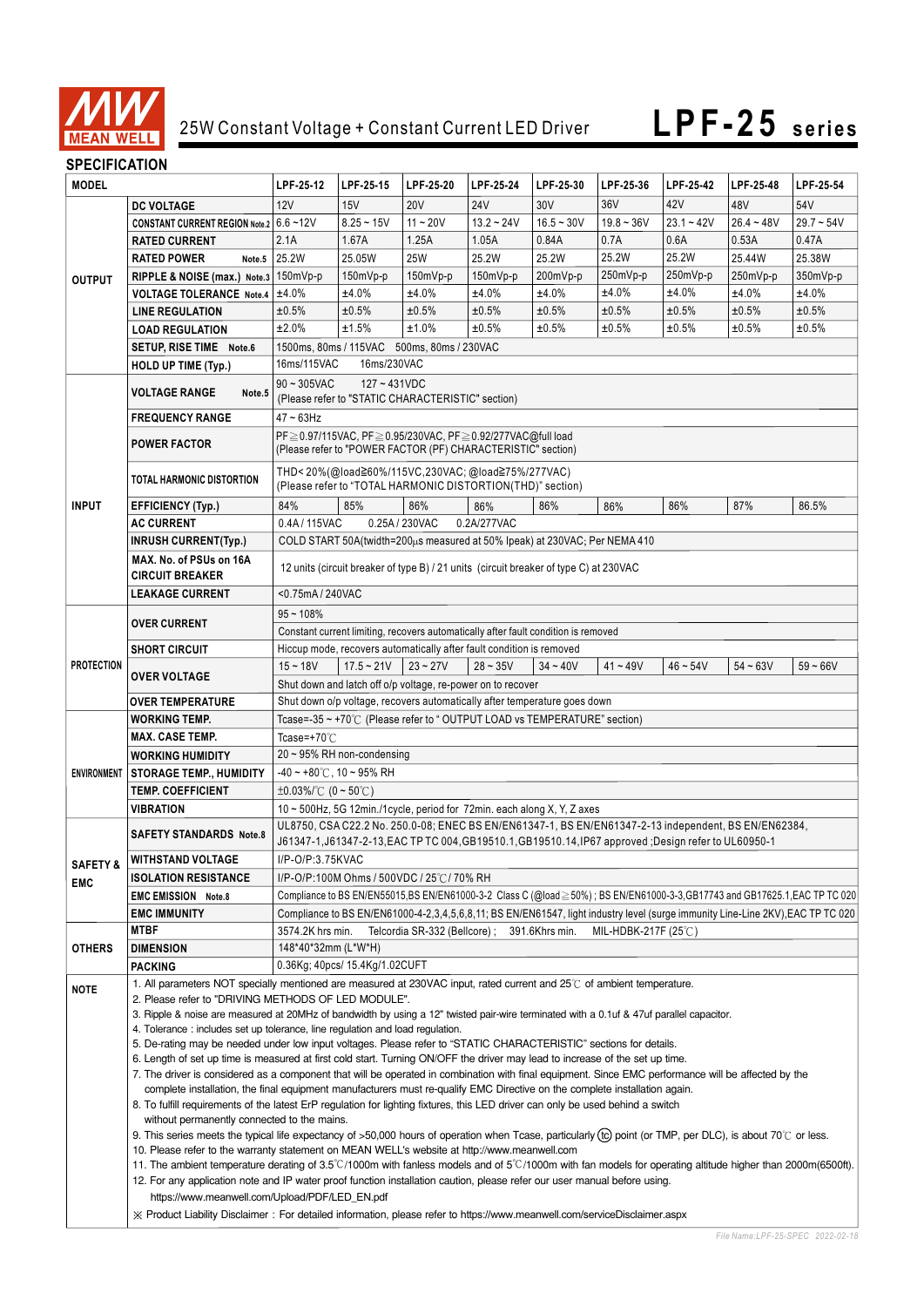





Typical output current normalized by rated current (%)

In the constant current region, the highest voltage at the output of the driver depends on the configuration of the end systems.

Should there be any compatibility issues, please contact MEAN WELL.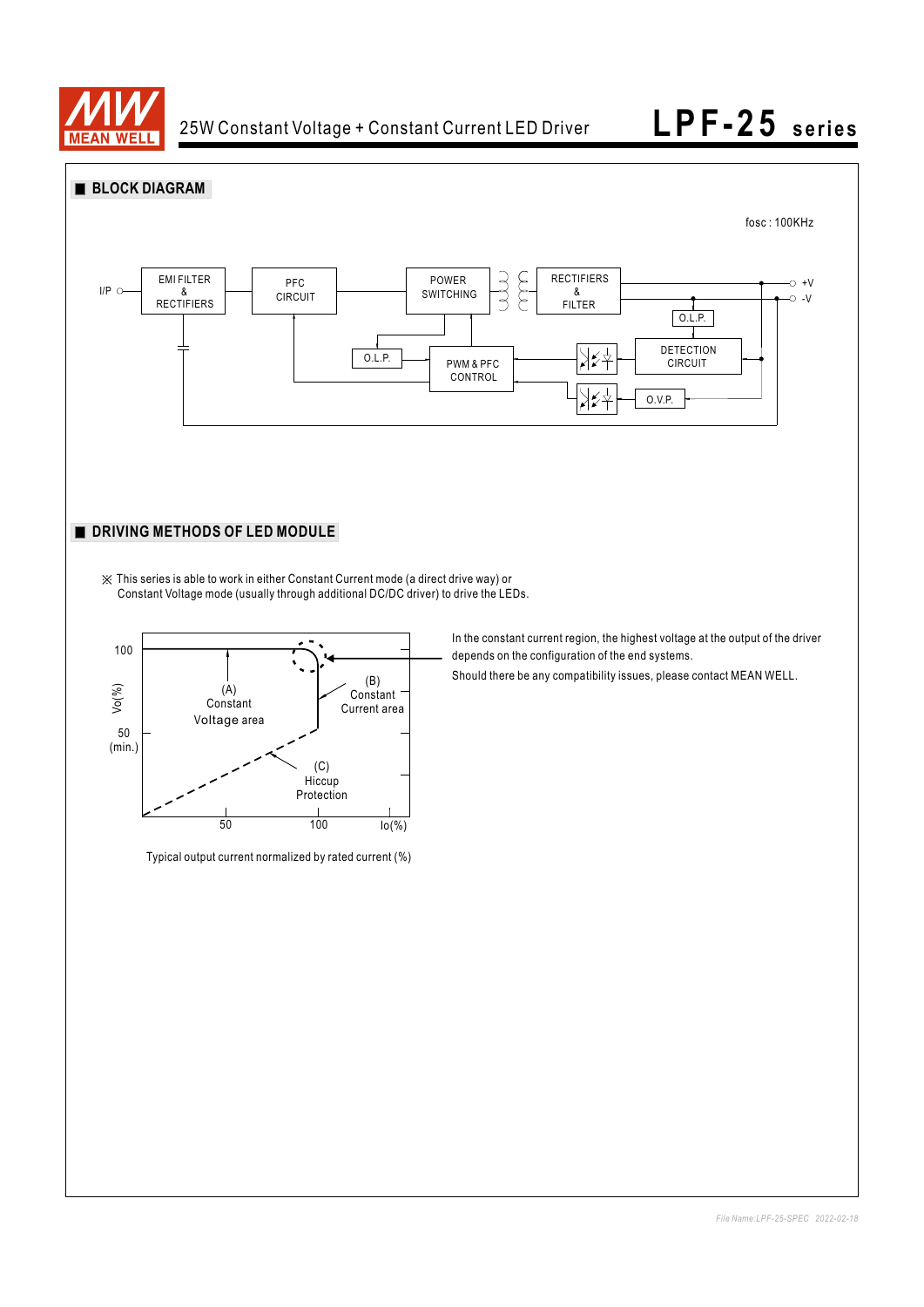

**LPF-25** series

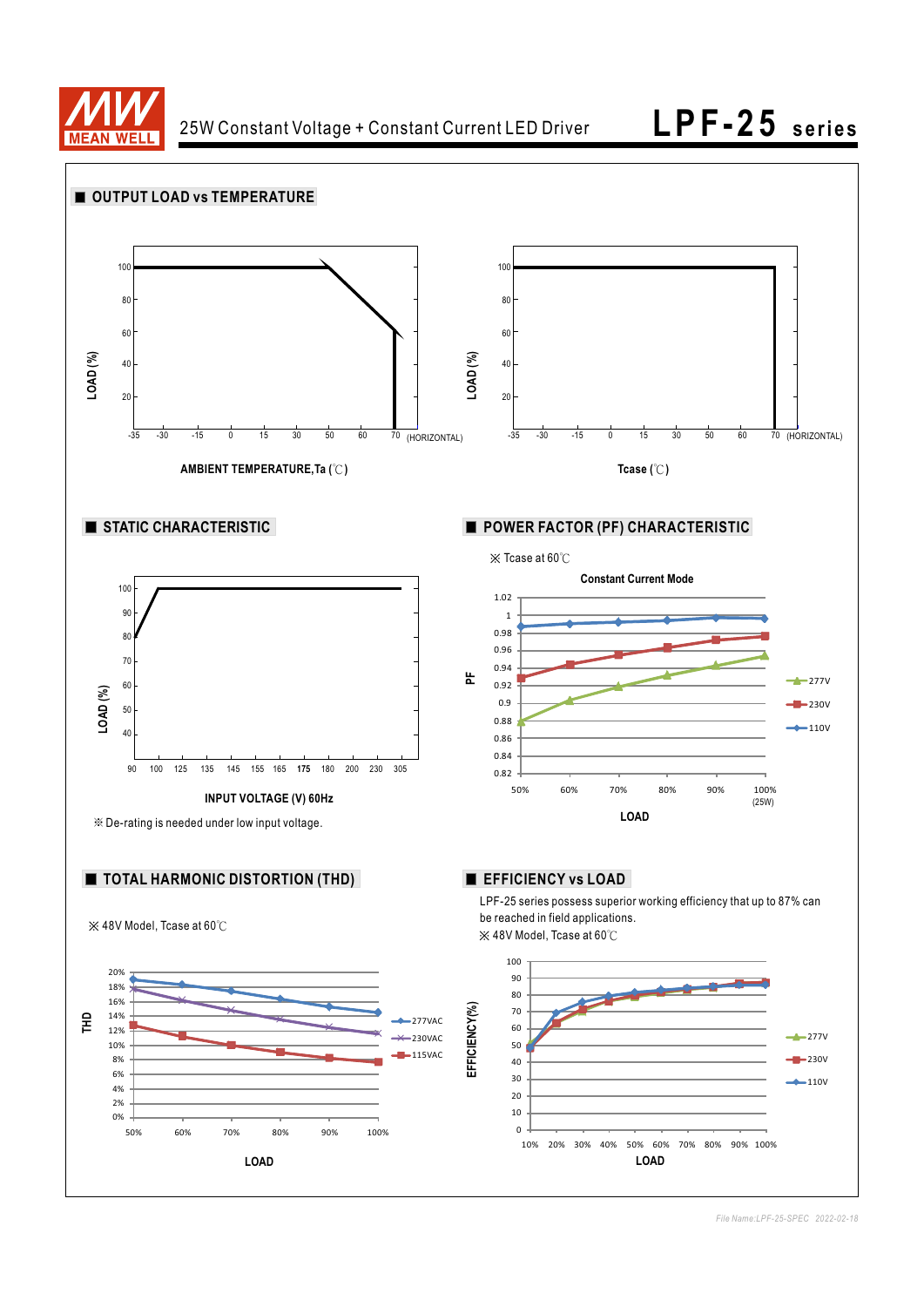

**LIFE TIME** 



Tcase  $(^\circ \mathbb{C})$